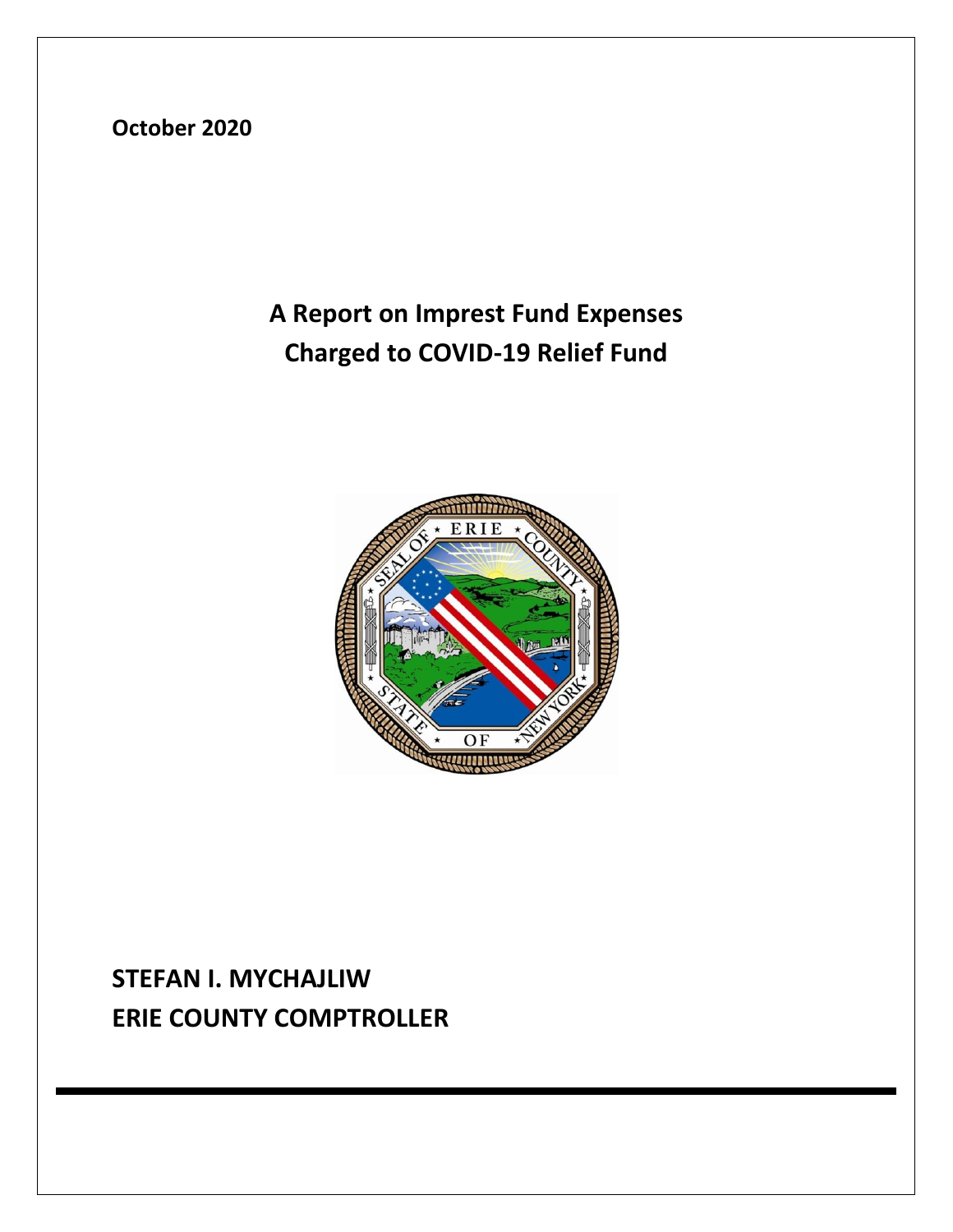**HON. STEFAN I. MYCHAJLIW ERIE COUNTY COMPTROLLER'S OFFICE DIVISION OF AUDIT & CONTROL 95 FRANKLIN STREET BUFFALO, NEW YORK 14202**

#### **October 26, 2020**

Erie County Legislature 92 Franklin Street 4<sup>th</sup> Floor Buffalo, New York 14202

Dear Honorable Members:

The Erie County Comptroller's Office has completed a report on imprest fund expenditures charged to fund 252, commonly known as CARES Act relief for municipalities.

Our objectives were to:

- Quantify the amount of expenses attributed to fund 252 using the imprest fund.
- Determine how much sales tax was expended by Erie County for these purchases.

To accomplish these objectives, we examined expenses attributed to fund 252 via the imprest fund.

This report was prepared at the request of legislators, as outlined in Comm. 16E-3 (2020). On August 7, 2020, this Office submitted a report specifically related to expenditures for food charged to fund 252. Because some of those expenses were paid using the imprest fund, some of those items will also be present in this report. Further, this report contains additional expenditures for food that occurred subsequent to the preparation of that report.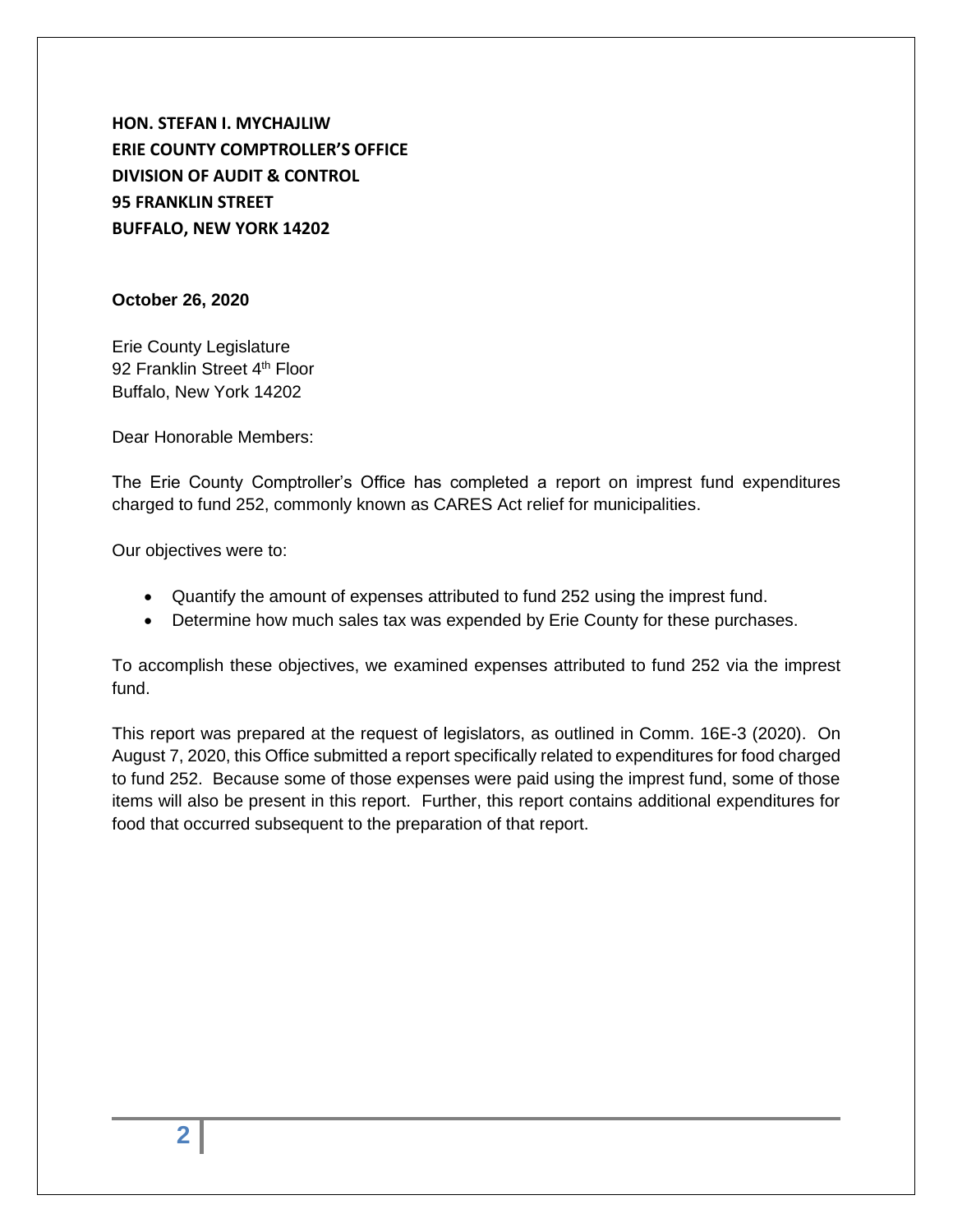#### **Table of Contents**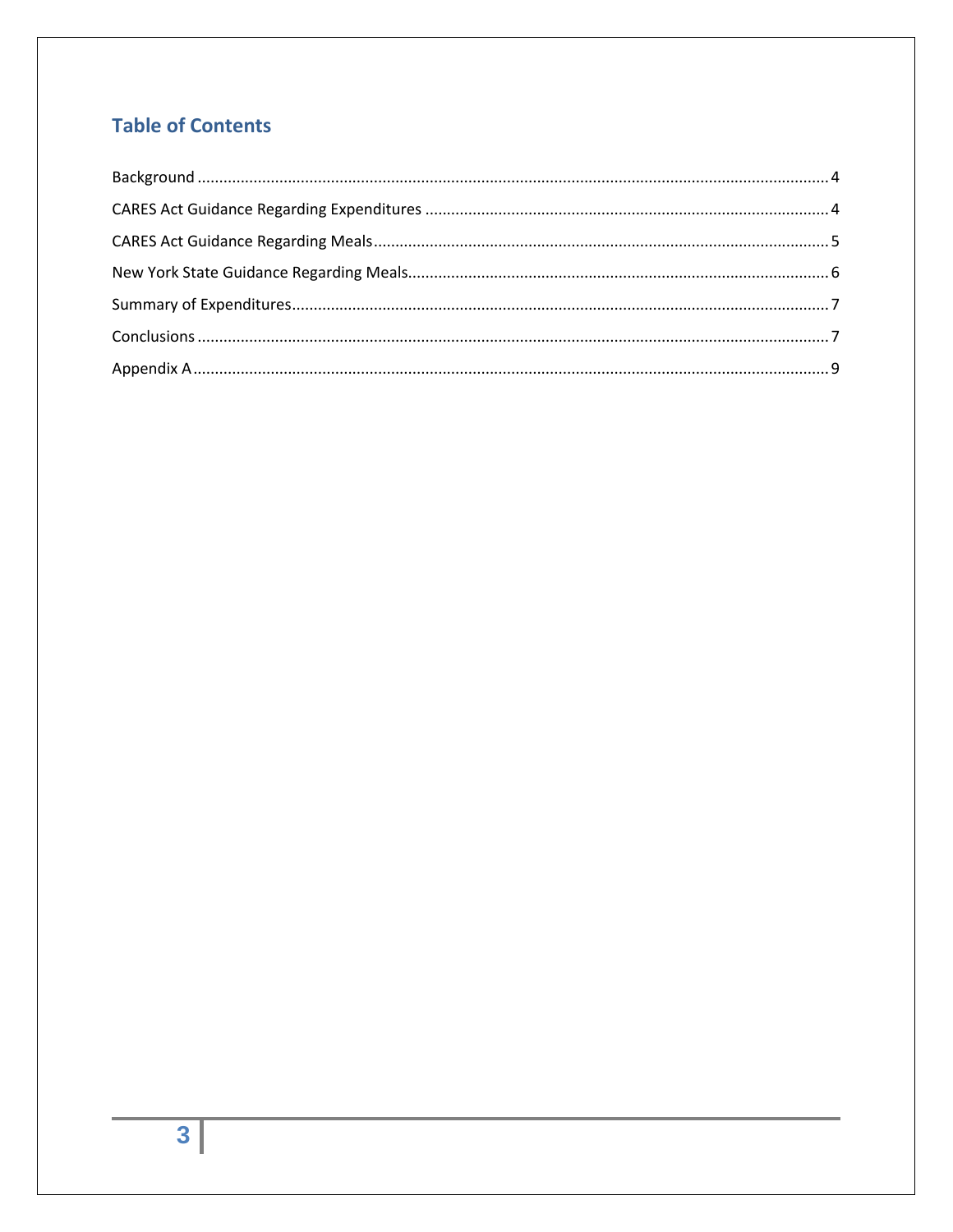#### <span id="page-3-0"></span>**Background**

On March 25, 2020, the United States Senate passed the "Coronavirus Aid, Relief and Economic Security Act" (CARES) as amended. The United States House of Representatives approved the measure on the following day, and the bill was signed into law on March 27, 2020.

The CARES act is currently the largest relief act in United States history. It was the third relief measure passed to counter the physical and economic impacts of COVID-19, a coronavirus which originated in China, spread internationally, including throughout the United States. Even as the rest of the nation is experiencing a surge of cases not currently seen in Erie County, Erie County is experiencing a rate of death from COVID-19 compared to positive cases of 5.7%. This compares to 2.6% for the United States, and 3.2% for New York State as a whole.

While COVID-19 has resulted in a physical toll to Erie County residents, it has also taken a fiscal toll on Erie County government finances. The Comptroller declared a deficit on May 4, 2020, and the legislature approved a deficit reduction plan on June 18, 2020. The approved deficit reduction plan called for about 65 layoffs.

The CARES Act provided significant aid to local governments to combat COVID-19. Erie County received \$160 million in federal funding. Erie County created a special fund to account for expenses permissibly reimbursed by CARES Act governmental funding. The fund is identified as fund 252. The money in fund 252 can be used for various purposes related to combatting COVID-19. These purposes include wages to individuals whose tasks are to substantially address COVID-19, outfitting offices and other areas to reduce potential exposure to COVID-19, fortifying capacity to work remotely to avoid COVID-19, and supplies and protective gear to guard against COVID-19, to name just a few permissible uses. There have been expressions of hope that further financial relief will be provided to municipalities. However, at this time, such a plan remains speculation.

This report focuses specifically on imprest fund expenditures associated with fund 252. The imprest fund is a fund used to purchase necessary items, but the items typically do not lend themselves to the normal purchasing procedures. It is often referred to as the county's "credit card."

#### <span id="page-3-1"></span>**CARES Act Guidance Regarding Expenditures**

Guidance provided by the United States Treasury Department regarding the CARES Act (updated June 30, 2020) in its Coronavirus Relief Fund Guidance for State, Territorial, Local, and Tribal Governments states that:

> The CARES Act provides that payments from the Fund may only be used to cover costs that –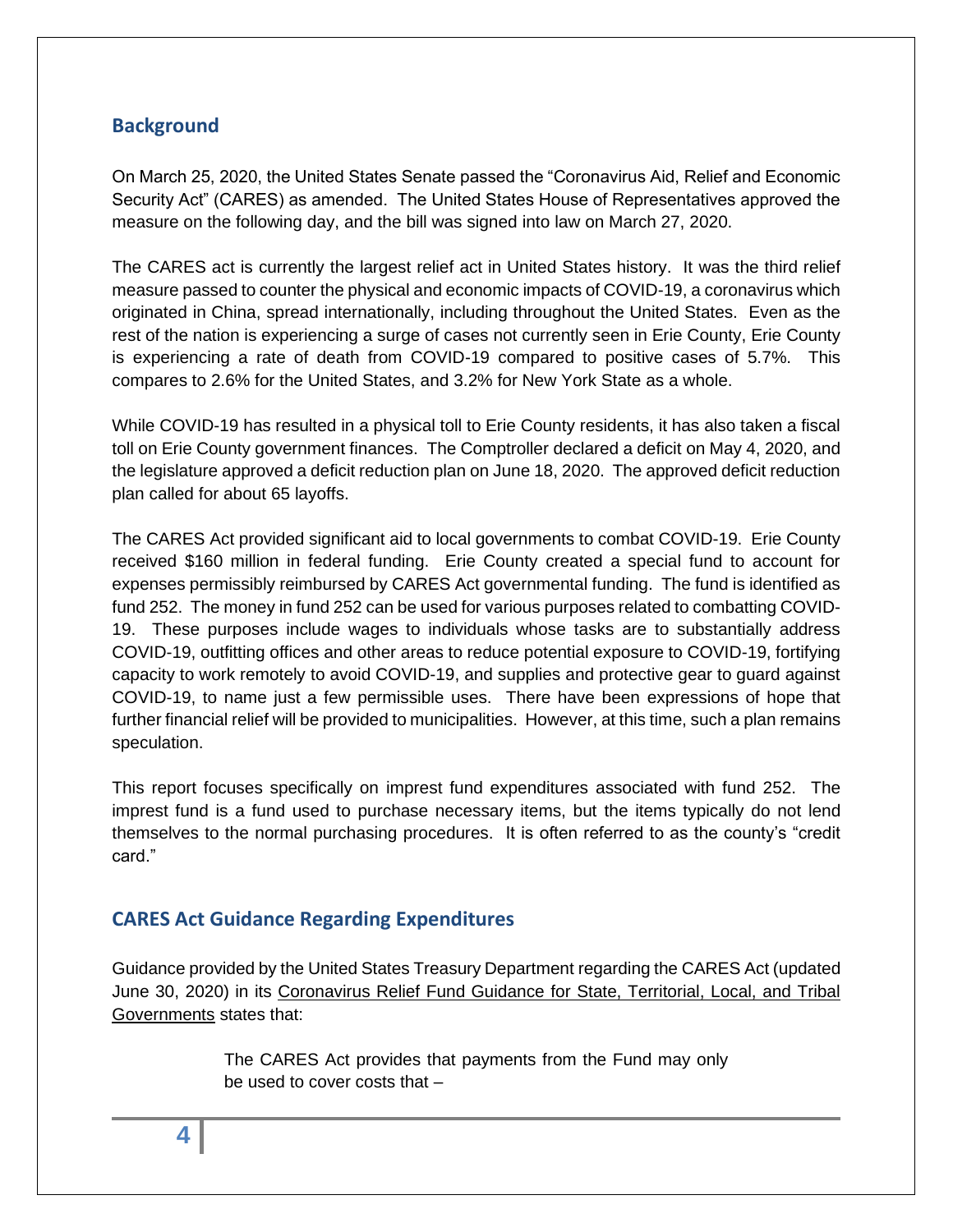- 1. Are necessary expenditures incurred due to the public health emergency with respect to the Coronavirus Disease 2019 (COVID-19);
- 2. Were not accounted for in the budget most recently approved as of March 27, 2020 (the date of enactment of the CARES Act) for the State or government; and
- 3. Were incurred during the period that begins on March 1, 2020, and ends on December 30, 2020.

Further, "[t]he statute also specifies that expenditures using Fund payments must be 'necessary.' The Department of the Treasury understands this term broadly to mean that the expenditure is reasonably necessary for its intended use in the reasonable judgment of the government officials responsible for spending Fund payments."

The majority of the non-food related expenses seem to be appropriate when viewed with this guidance. Most of the non-food related expenses seem to be for medical supplies or equipment used to outfit response centers.

#### <span id="page-4-0"></span>**CARES Act Guidance Regarding Meals**

In the only reference to food in the above-mentioned document, it states "Expenses of actions to facilitate compliance with COVID-19-related public health measures, such as: Expenses for food delivery to residents, including, for example, senior citizens and other vulnerable populations, to enable compliance with COVID-19 public health precautions." It does not mention food expenses for employees.

This guidance clearly permits food expenses for individuals housed in the hotel rented by the County for individuals with no other safe housing options and who are battling COVID-19. This qualification as a permissible expense is bolstered by the guidance listing among permissible expenses "expenses for quarantining individuals."

However, it does not provide entire clarity as to the permissibility of paying for food for employees out of fund 252. Certainly, such expenditures qualify in that they were not otherwise budgeted to occur. Erie County does not typically provide food for employees who arrive for work and are present during a typical meal time. However, given legal and contractual requirements regarding break time for meals, questions may arise as to whether such expenditures are "necessary." Further, listed examples of ineligible expenditures include "[w]orkforce bonuses other than hazard pay or overtime." Although bonuses are typically thought of as extraordinary cash payments above and beyond salary, the definition of bonus may also include the provision of food not typically provided to employees in their compensation package. As such, WE RECOMMEND that clarification be sought from the federal government as to whether the CARES Act permits reimbursement for food expenses for employees while at work.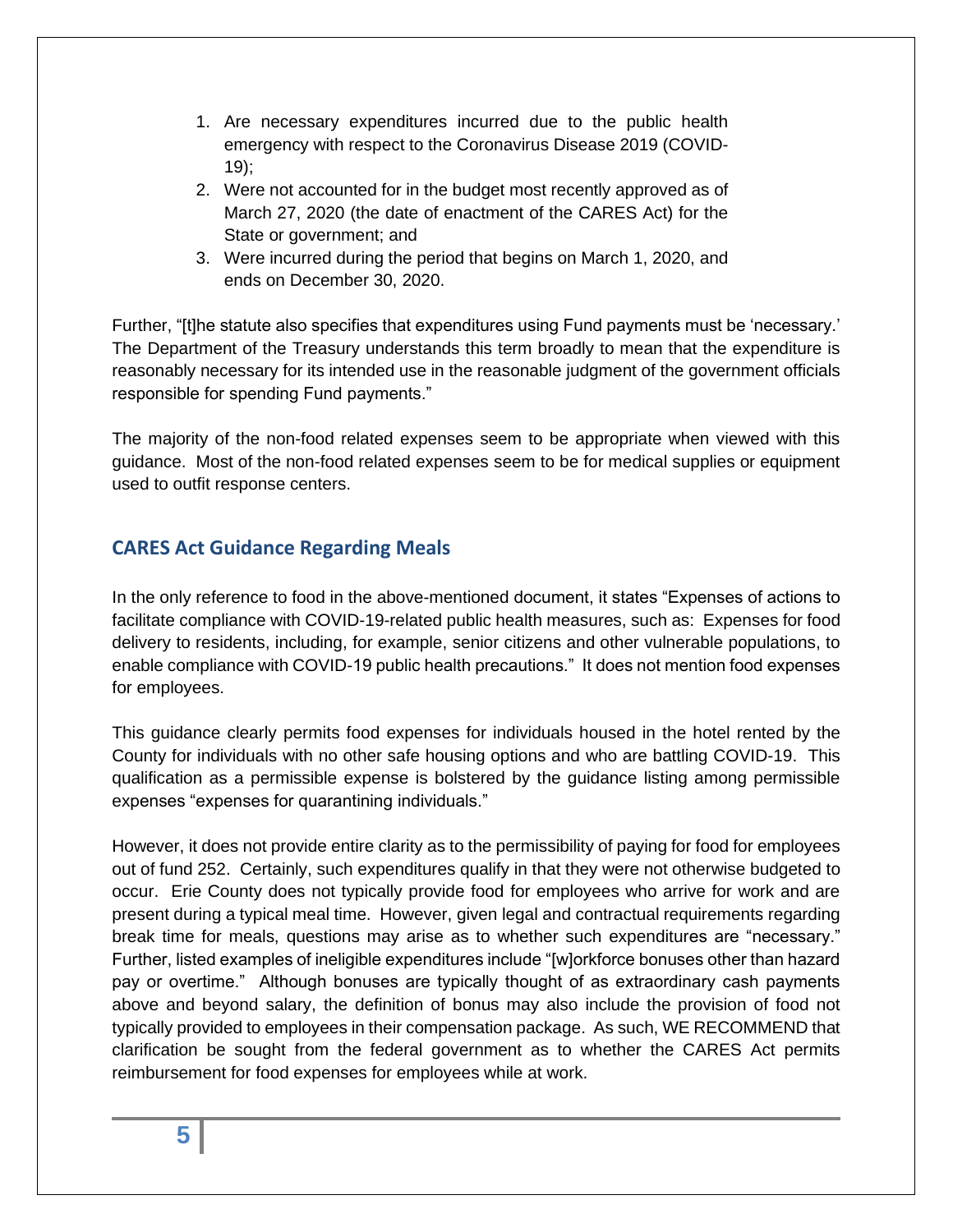#### <span id="page-5-0"></span>**New York State Guidance Regarding Meals**

In order to properly reimburse for meals, proper documentation is necessary. These documents include an invoice, receipt or some other document which evidences what food was delivered and paid for, a statement of the purpose of the meeting, and a description (list) of the individuals in attendance.

The New York State Office of the Comptroller has opined that meal expenses are a proper charge to local governments if the local official is traveling outside of his or her regular work area on official business for an extended period of time or is prevented from taking time off for meals due to a pressing need to complete the business at hand. Clarifying this, the Comptroller opined that when the local government is faced with business of an immediate nature and meetings are essential at mealtime, meals would be a proper local government charge. However, the cost of meals while performing the usual duties of the position within the local government is generally a personal expense.

Further, the Office of the New York State Comptroller has ruled that a municipality may make reasonable expenditures for refreshments which are incidental to a lawful municipal purpose. Examples of such expenditures include refreshments for senior citizens incidental to a recreation program; refreshments for the general public attending an official town function, and refreshments for volunteer firefighters at the scene of a serious fire.

Information available in the County's SAP system, which is our data processing system, does not provide sufficient information to determine if the expenditures were appropriate charges to local government. Departments submitting invoices for payment are responsible for attaching documentation which supports the expenditure to be paid. The supporting documentation should be attached electronically in SAP, along with the corresponding invoice. For example, for many of the expenditures, there was not sufficient information to determine what was actually purchased, which individuals received the meals and why the food purchase was necessary. Further, the descriptions include entries such as "lunch for fire academy," "dinner for  $9<sup>th</sup>$  floor phone bank," "food for Rath EOC – various days," "groceries for OPS room," and "supplies for warehouse." These vague descriptions do not provide enough information to evaluate if there was participation in meetings that were essential at meal time or if there was a concern of an immediate nature.

Because COVID-19 has been present in the community since March, it may be difficult to determine that the reason for the meal was of an immediate nature. Further, there may not be support for the scheduling of meetings being necessary during mealtimes. In fact, there are very few mentions of food being for meetings, regardless of whether they were required to occur during mealtimes. In fact, it appears from the vague descriptions that many times meals are being provided for employees for performing the work that they are there to perform, i.e. – their usual duties of the position.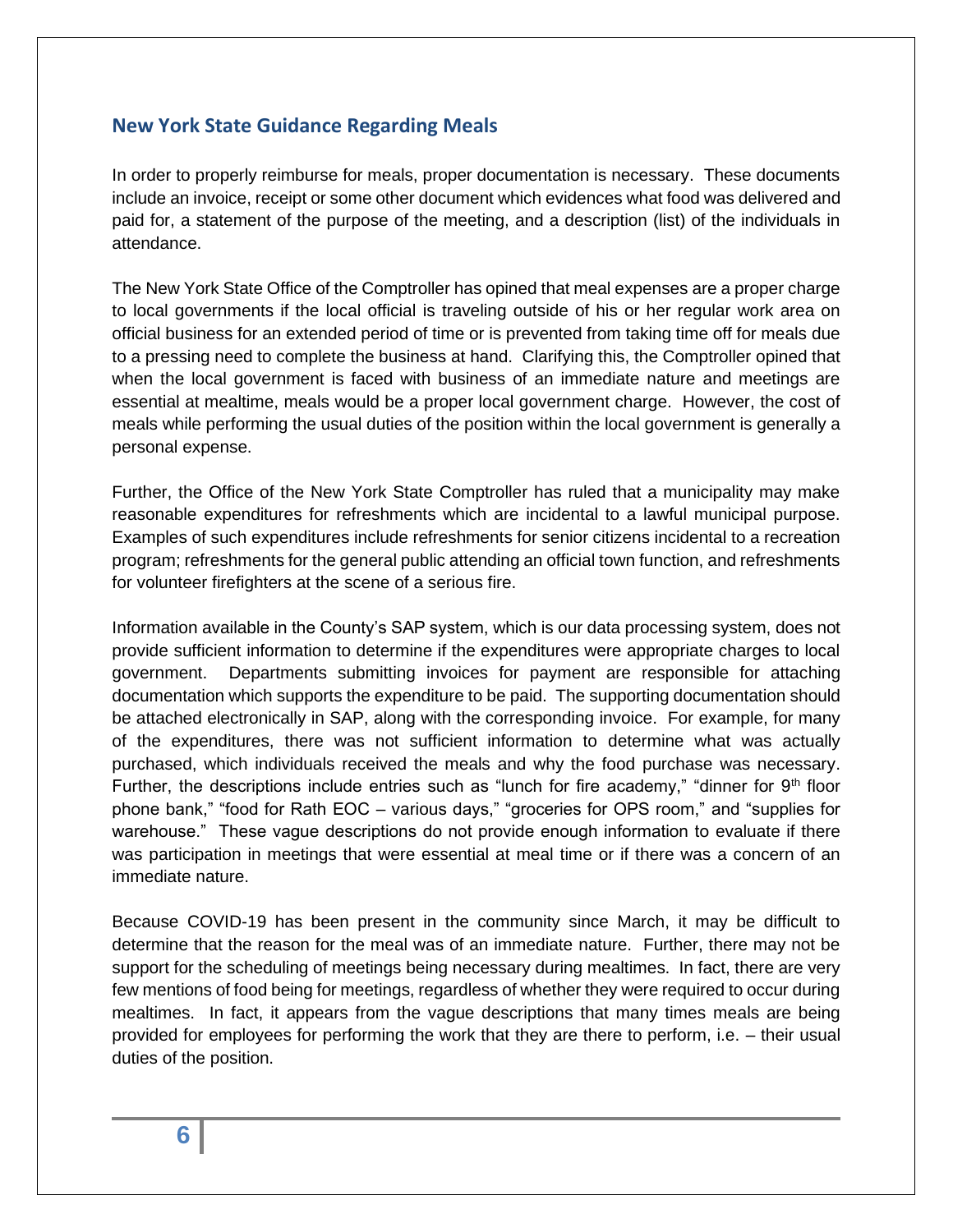Further, given contractual and legal requirements, employees must be given breaks for meals. Failure to offer such breaks, especially on a continued basis, may subject the County to liability for violations of labor law or grievances. If the employees are being given their required meal breaks, they have time to consume meals brought from home, delivered to their work site or picked-up from a nearby restaurant. The fact that food is being delivered to the worksites is an indication that employees have the capability to secure food from a restaurant, if they so choose.

Given New York State guidance, as well as contractual and legal obligations, WE RECOMMEND that clarification be sought as to whether it is permissible for employees to be provided with meals at government expense.

#### <span id="page-6-0"></span>**Summary of Expenditures**

A list of expenditures is attached as Appendix A. The list is a compilation of imprest fund expenditures actually paid through October 13, 2020. It does not include items for which invoices were received, but not yet paid.

The total amount of expenditures using the fund 252 imprest fund is \$132,409. Of that amount, \$151.09 was paid in sales tax. This does not include possible sales tax paid on 194 transactions (of a total of 323 transactions) for which supporting documentation from the vendor did not exist in SAP records, or was illegible. This is a concern, because Erie County is a tax exempt entity.

This report was prepared in response to the legislature's request asking for a listing of expenditures made from the fund 252 imprest fund. As such, other than comments offered above, no other observations are offered as to the propriety of the expenditures made through the imprest fund. That said, observations offered in a previous report on food expenses charged to fund 252 (Comm. 16D-1) remain and may be applicable to the certain imprest fund expenditures, due to the usage of this fund for some food expenditures.

#### <span id="page-6-1"></span>**Conclusions**

The CARES Act provides Erie County with \$160 million to combat COVID-19. The funds are to be used for COVID-19 related expenses that were not otherwise anticipated in the budget. Although it has been speculated for many months that the law will be changed to allow governments to use funds to address needs such as revenue shortfalls, or perhaps include additional funding for municipalities with less restrictions, no change has yet been made to the law.

The imprest fund is an account that is frequently referred to as the county's credit card. It allows the county to make certain purchases without the regulations and safeguards typically involved in the purchasing process.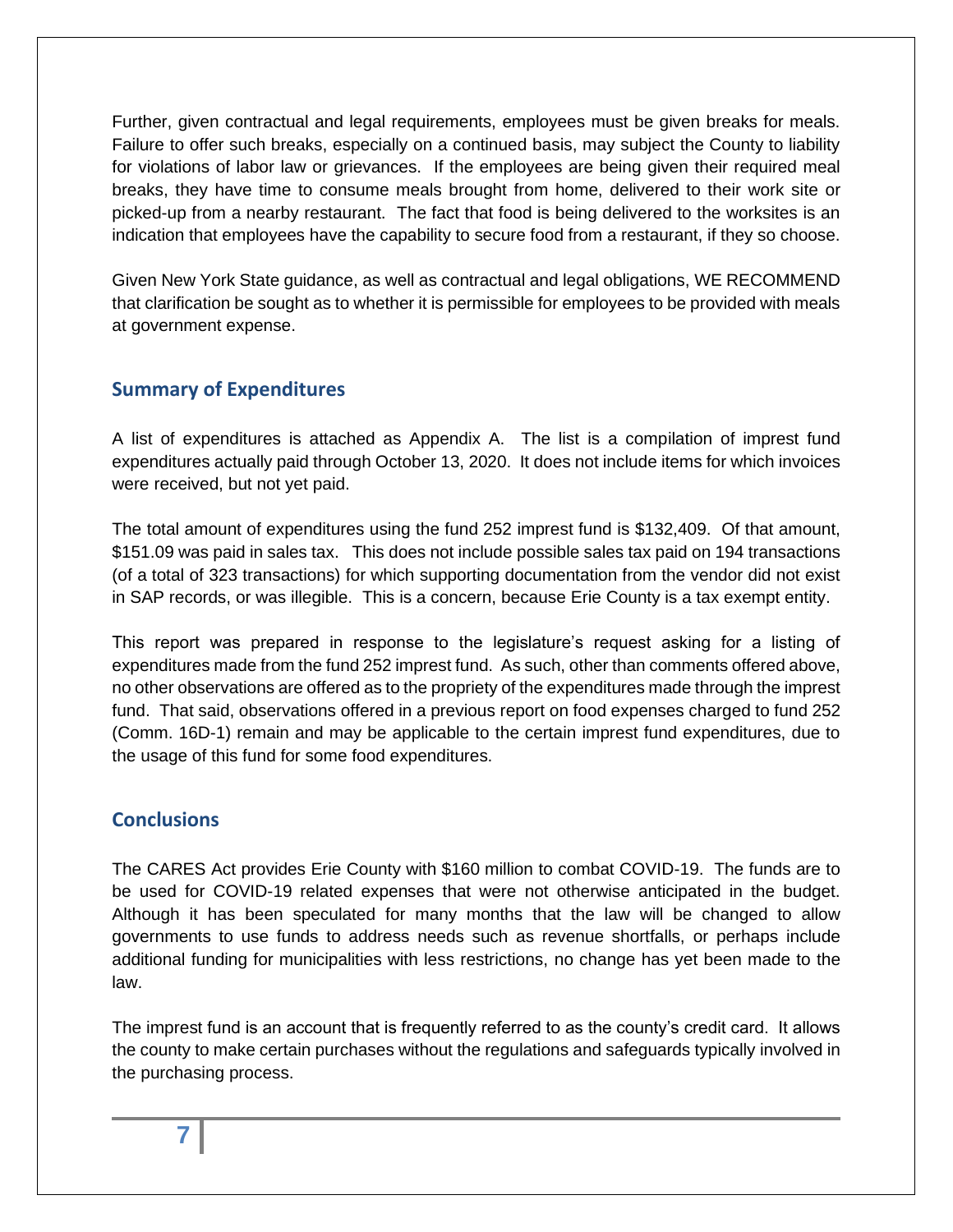To date, the imprest fund has been used for \$132,409 in expenditures. This includes the payment of sales tax, even though Erie County is a tax exempt entity. Further, the imprest fund has been used for significant expenditures for food. Concerns were raised about the usage of fund 252 for certain employee food expenses in a previous report (Comm. 16D-1).

As such, WE RECOMMEND that the propriety of using CARES Act funds to supply employee meals be examined, with particular attention given to the CARES Act, New York State Comptroller guidance, labor law and contractual obligations. Further, WE RECOMMEND that the observations made in Comm. 16D-1 be reviewed and any necessary corrections be made. In addition, WE RECOMMEND that steps be taken to reduce the usage of tax dollars for the payment of sales tax. Finally, WE RECOMMEND that policies and safeguards be examined to determine how better to protect taxpayer money.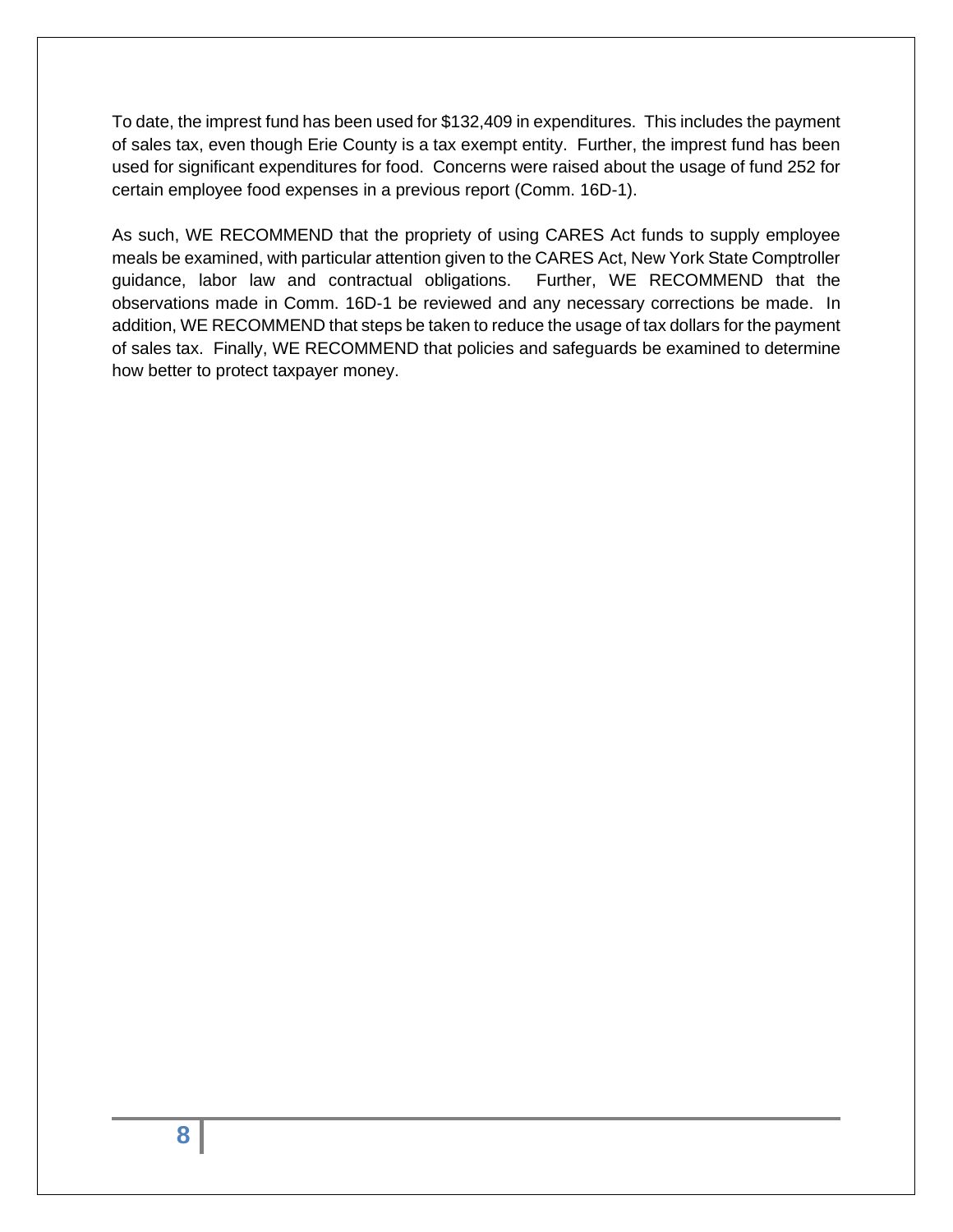# **Appendix A**

<span id="page-8-0"></span>List of Food Expenditures Paid from Fund 252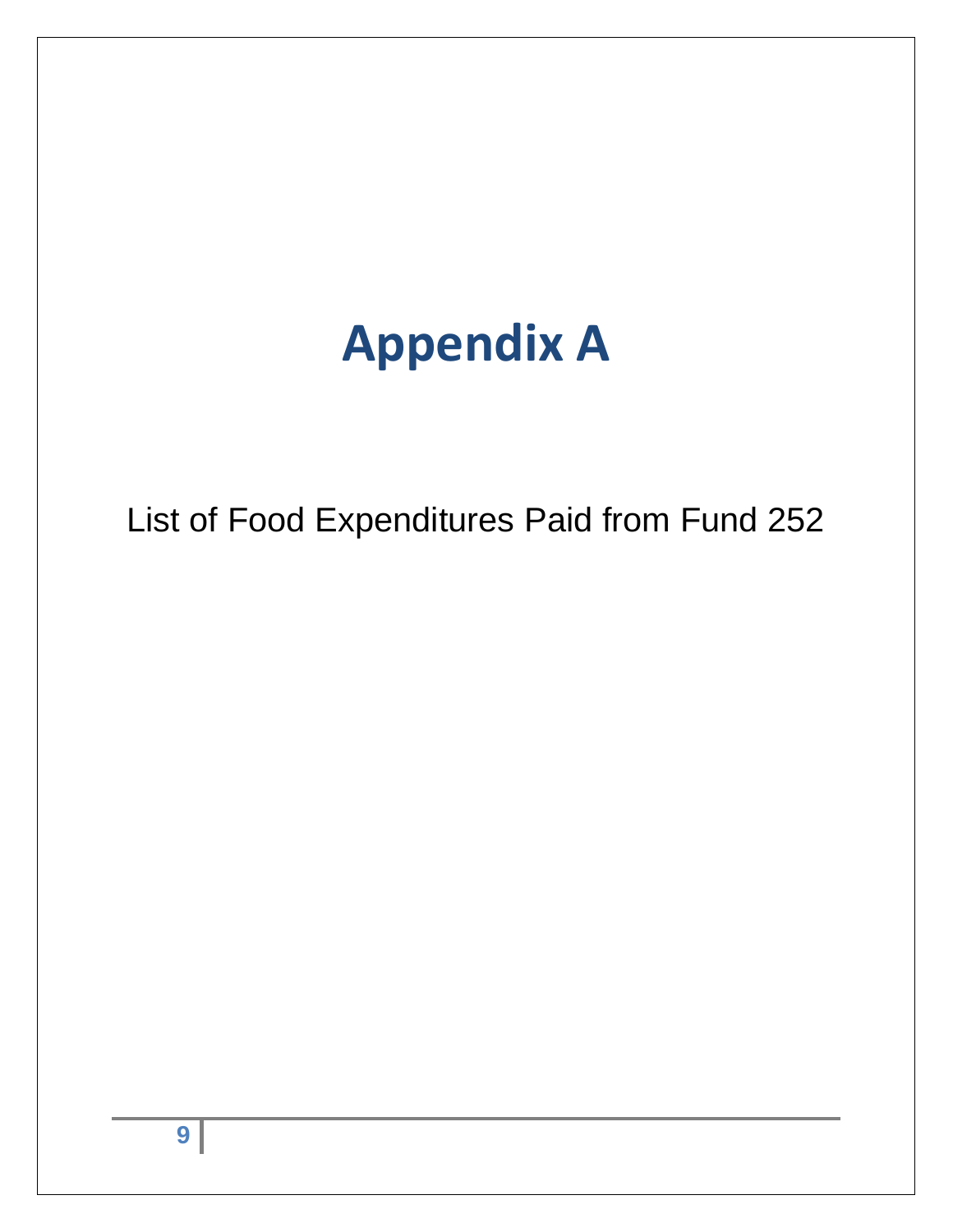| Date Paid | <u>Amount</u> | <b>Notes</b>                                                            |
|-----------|---------------|-------------------------------------------------------------------------|
| 3/19/20   | \$146.45      | Food from Casa Di Pizza; no receipt attached                            |
| 3/19/20   | \$146.96      | Food from Dash's; no receipt attached                                   |
| 3/19/20   | \$460.77      | Food from Chef's; no receipt attached                                   |
| 3/19/20   | \$435.96      | HP fax/printer; no receipt attached                                     |
| 3/26/20   | \$128.26      | Ink cartridges; no receipt attached                                     |
| 3/26/20   | \$272.34      | Food from Casa Di Pizza; no receipt attached                            |
| 3/26/20   | \$53.92       | Groceries from Dash's; no receipt attached                              |
| 3/26/20   | \$768.18      | Case of disposable hair net caps; no receipt attached                   |
| 3/26/20   | \$1,500.00    | Reimbursement to Buffalo Grand for setting up for taking in             |
|           |               | quarantined victims; no receipt attached                                |
| 3/27/20   | \$1,391.90    | Reimbursement for Best Buy technology purchases; no receipt             |
|           |               | attached                                                                |
| 3/27/20   | \$250.11      | Reimbursement for Best Buy technology purchases; no receipt<br>attached |
| 3/27/20   | \$489.34      | Reimbursement for Best Buy technology purchases; no receipt             |
|           |               | attached                                                                |
| 3/27/20   | \$534.60      | Food from Chick N Pizza Works; no receipt attached                      |
| 3/27/20   | \$634.38      | Food from Chick N Pizza Works; no receipt attached                      |
| 3/27/20   | \$444.57      | Food from Chick N Pizza Works; no receipt attached                      |
| 3/27/20   | \$654.36      | Food from Chick N Pizza Works; no receipt attached                      |
| 3/27/20   | \$680.26      | Food from Chick N Pizza Works; no receipt attached                      |
| 3/27/20   | \$99.11       | Food from Picasso's; no receipt attached.                               |
| 3/27/20   | \$53.15       | Food from Various pizza vendors; no receipt attached                    |
| 3/27/20   | \$27.19       | Food from Various pizza vendors; no receipt attached                    |
| 3/27/20   | \$88.86       | Food from Various pizza vendors; no receipt attached                    |
| 3/27/20   | \$51.46       | Food from Various pizza vendors; no receipt attached                    |
| 3/27/20   | \$1,986.74    | No contact infrared thermometers; no receipt attached                   |
| 3/27/20   | \$122.19      | Thermometer batteries; no receipt attached                              |
| 4/2/20    | \$238.00      | Forms; no receipt attached                                              |
| 4/2/20    | \$82.12       | Food Reimbursement; no receipt attached                                 |
| 4/2/20    | \$564.45      | Food from Chick N Pizza Works; no receipt attached                      |
| 4/2/20    | \$564.45      | Food from Chick N Pizza Works; no receipt attached                      |
| 4/2/20    | \$464.55      | Food from Chick N Pizza Works; no receipt attached                      |
| 4/2/20    | \$419.55      | Food from Chick N Pizza Works; no receipt attached                      |
| 4/2/20    | \$1,283.00    | 200 digital thermometers; no receipt attached                           |
| 4/2/20    | \$159.98      | Printer cartridges from Best Buy; no receipt attached                   |
| 4/2/20    | \$77.98       | Printer cartridges from Best Buy; no receipt attached                   |
| 4/2/20    | \$39.98       | Printer cartridges from Best Buy; no receipt attached                   |
| 4/10/20   | \$38.31       | Reimbursement for ice cream treats and disposable dishes; tax           |
| 4/10/20   | \$56.12       | paid<br>Reimbursement for snacks; receipt partially obscured; bag fees  |
|           |               | and tax paid                                                            |
| 4/10/20   | \$51.99       | Food from Various vendors; no receipt attached                          |
| 4/10/20   | \$83.74       | Food from Various vendors; no receipt attached                          |
| 4/10/20   | \$84.95       | Food from Marotto's; illegible receipt attached                         |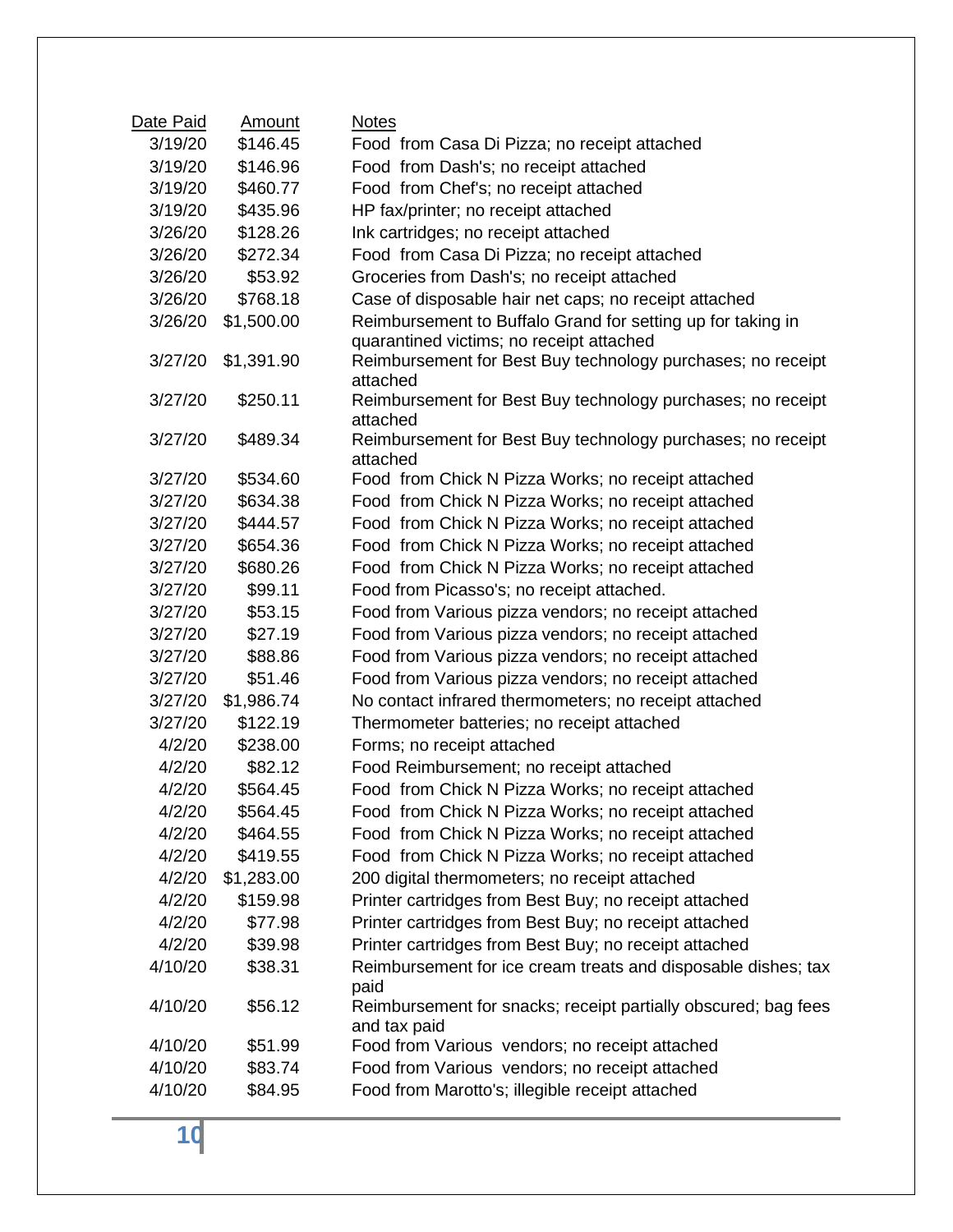| 4/10/20 | \$277.34 | Food from Casa Di Pizza                                          |
|---------|----------|------------------------------------------------------------------|
| 4/10/20 | \$210.95 | Food from La Nova                                                |
| 4/10/20 | \$85.55  | Food from Bocce Club Pizza                                       |
| 4/10/20 | \$63.77  | Food from John's Pizza                                           |
| 4/10/20 | \$68.08  | Food from John's Pizza                                           |
| 4/10/20 | \$65.24  | Food from Master Pizza; no receipt attached                      |
| 4/10/20 | \$122.71 | Food from Marotto's                                              |
| 4/10/20 | \$71.25  | Food from Master Pizza; no receipt attached                      |
| 4/10/20 | \$75.39  | Food from Partners Pizza; no receipt attached                    |
| 4/10/20 | \$648.00 | Food from Poppyseed                                              |
| 4/10/20 | \$680.00 | Food from Poppyseed                                              |
| 4/10/20 | \$612.00 | Food from Food by Tony                                           |
| 4/10/20 | \$233.90 | Food from Food by Tony                                           |
| 4/10/20 | \$526.70 | Food from Food by Tony                                           |
| 4/10/20 | \$134.00 | Food from Food by Tony                                           |
| 4/10/20 | \$431.50 | Food from Food by Tony                                           |
| 4/17/20 | \$76.11  | Various meals for Response Team members; no receipts<br>attached |
| 4/17/20 | \$214.80 | Various meals for Response Team members; no receipts<br>attached |
| 4/17/20 | \$154.86 | Various meals for Response Team members; no receipts<br>attached |
| 4/17/20 | \$114.90 | Various meals for Response Team members; no receipts<br>attached |
| 4/17/20 | \$214.80 | Various meals for Response Team members; no receipts<br>attached |
| 4/17/20 | \$154.86 | Various meals for Response Team members; no receipts<br>attached |
| 4/17/20 | \$40.96  | Various meals for Response Team members; no receipts<br>attached |
| 4/17/20 | \$347.63 | Various meals for Response Team members; no receipts<br>attached |
| 4/17/20 | \$140.86 | Various meals for Response Team members; no receipts<br>attached |
| 4/17/20 | \$304.71 | Various meals for Response Team members; no receipts<br>attached |
| 4/17/20 | \$214.80 | Various meals for Response Team members; no receipts<br>attached |
| 4/17/20 | \$76.66  | Various meals for Response Team members; no receipts<br>attached |
| 4/17/20 | \$664.00 | Various meals for Response Team members; no receipts<br>attached |
| 4/17/20 | \$704.00 | Various meals for Response Team members; no receipts<br>attached |
| 4/17/20 | \$491.00 | Various meals for Response Team members; no receipts<br>attached |
| 4/17/20 | \$544.55 | Various meals for Response Team members; no receipts<br>attached |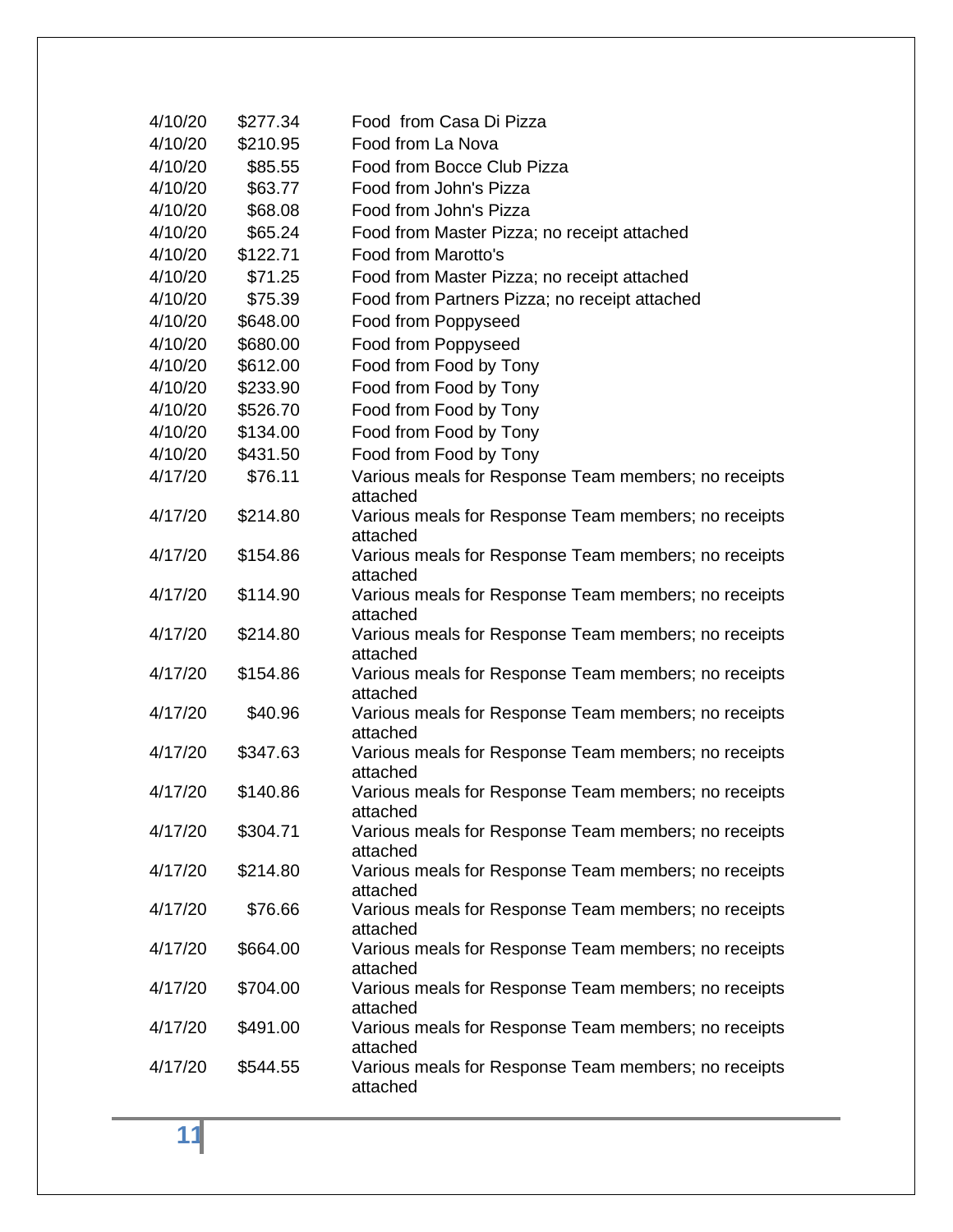| 4/17/20 | \$532.65   | Various meals for Response Team members; no receipts<br>attached       |
|---------|------------|------------------------------------------------------------------------|
| 4/17/20 | \$726.94   | No contact thermometers; no receipt attached                           |
| 4/17/20 | \$1,259.80 | No contact thermometers; no receipt attached                           |
| 4/17/20 | \$2,188.00 | No contact thermometers; no receipt attached                           |
| 4/17/20 | \$300.00   | Hand sanitizer from Brighton & Eggert Pharmacy; no receipt<br>attached |
| 4/17/20 | \$75.00    | Hand sanitizer from Brighton & Eggert Pharmacy; no receipt<br>attached |
| 4/17/20 | \$420.00   | 7 clear window surgical masks; no receipt attached                     |
| 4/17/20 | \$5.99     | 7 clear window surgical masks; no receipt attached                     |
| 4/17/20 | \$900.00   | Livestream services from livestream.com; no receipt attached           |
| 4/23/20 | \$47.33    | Reimbursement for backlit keyboard                                     |
| 4/23/20 | \$437.45   | Food from Food by Tony                                                 |
| 4/23/20 | \$214.75   | Food from Wellington Pub                                               |
| 4/23/20 | \$302.64   | Food from Wellington Pub                                               |
| 4/23/20 | \$414.50   | Food from Wellington Pub                                               |
| 4/23/20 | \$695.13   | Food from Wellington Pub                                               |
| 4/23/20 | \$198.77   | Food from Wellington Pub                                               |
| 4/23/20 | \$68.08    | Food from John's Pizza                                                 |
| 4/23/20 | \$84.38    | Food from John's Pizza                                                 |
| 4/23/20 | \$688.00   | Food from Poppyseed                                                    |
| 4/23/20 | \$688.00   | Food from Poppyseed                                                    |
| 4/23/20 | \$85.48    | Food from John's Pizza; partial receipt attached.                      |
| 4/23/20 | \$212.64   | Enviromed bags; illegible receipt                                      |
| 4/23/20 | \$1,532.40 | Enviromed bags; illegible receipt                                      |
| 4/23/20 | \$100.91   | Enviromed bags; illegible receipt                                      |
| 4/23/20 | \$112.00   | 2 x 250 patient belonging bags                                         |
| 4/23/20 | \$37.15    | Digital thermometer probe covers                                       |
| 4/23/20 | \$722.89   | 32" televisions and cables and antennas                                |
| 5/8/20  | \$704.00   | Food from Poppyseed                                                    |
| 5/8/20  | \$664.00   | Food from Poppyseed                                                    |
| 5/8/20  | \$175.00   | Food from Poppyseed                                                    |
| 5/8/20  | \$175.00   | Food from Poppyseed                                                    |
| 5/8/20  | \$214.75   | Food from Wellington Pub                                               |
| 5/8/20  | \$190.78   | Food from Wellington Pub                                               |
| 5/8/20  | \$196.90   | Food from Gateway City Deli                                            |
| 5/8/20  | \$232.23   | Food from Wellington Pub                                               |
| 5/8/20  | \$680.20   | Food from Gateway City Deli                                            |
| 5/8/20  | \$406.51   | Food from Wellington Pub                                               |
| 5/8/20  | \$214.75   | Food from Wellington Pub                                               |
| 5/8/20  | \$304.30   | Food from Gateway City Deli                                            |
| 5/8/20  | \$162.59   | Portable burner & cooking supplies for warehouse                       |
| 5/13/20 | \$302.64   | Food from Wellington Pub                                               |
| 5/13/20 | \$454.45   | Food from Wellington Pub                                               |
| 5/13/20 | \$454.45   | Food from Wellington Pub                                               |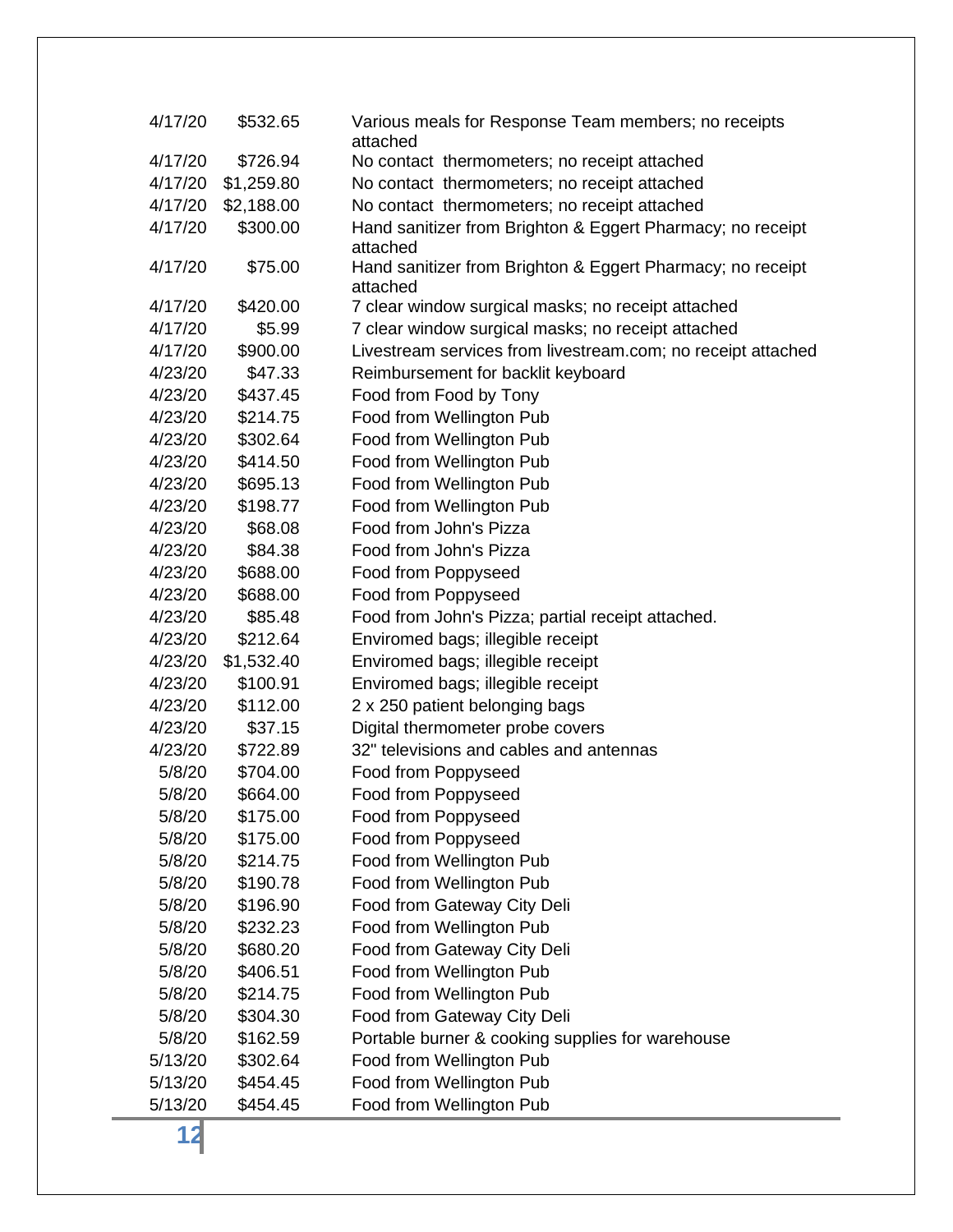| 5/13/20 | \$534.35   | Food from Wellington Pub                                     |
|---------|------------|--------------------------------------------------------------|
| 5/13/20 | \$454.45   | Food from Wellington Pub                                     |
| 5/13/20 | \$430.48   | Food from Wellington Pub                                     |
| 5/13/20 | \$118.87   | Food from Wellington Pub                                     |
| 5/13/20 | \$430.48   | Food from Wellington Pub                                     |
| 5/13/20 | \$196.90   | Food from Gateway City Deli                                  |
| 5/13/20 | \$751.80   | Food from Gateway City Deli                                  |
| 5/13/20 | \$196.90   | Food from Gateway City Deli                                  |
| 5/13/20 | \$196.90   | Food from Gateway City Deli                                  |
| 5/13/20 | \$760.75   | Food from Gateway City Deli                                  |
| 5/13/20 | \$402.75   | Food from Gateway City Deli                                  |
| 5/13/20 | \$196.90   | Food from Gateway City Deli                                  |
| 5/13/20 | \$175.00   | Food from Poppyseed                                          |
| 5/13/20 | \$680.00   | Food from Poppyseed                                          |
| 5/13/20 | \$175.00   | Food from Poppyseed                                          |
| 5/13/20 | \$687.00   | Food from Poppyseed; receipt obscured                        |
| 5/13/20 | \$190.31   | Food from Poppyseed; receipt obscured                        |
| 5/13/20 | \$704.00   | Food from Poppyseed; receipt obscured                        |
| 5/13/20 | \$255.00   | Food from Poppyseed                                          |
| 5/13/20 | \$190.78   | Food from Wellington Pub                                     |
| 5/13/20 | \$190.78   | Food from Wellington Pub                                     |
| 5/13/20 | \$732.36   | Viromax filters                                              |
| 5/13/20 | \$2,333.40 | Dental bibs                                                  |
| 5/20/20 | \$37.92    | Reimbursement for sandwich and sub rolls from Top's          |
| 5/20/20 | \$211.89   | Cooking supplies and double burner                           |
| 5/20/20 | \$234.23   | Cooking supplies and double burner                           |
| 5/20/20 | \$88.11    | 11 garbage cans and can liners                               |
| 5/20/20 | \$9,000.00 | nasopharyngeal swabs; no receipt attached                    |
| 5/22/20 | \$199.90   | Reimbursement for 10 swivel stools; tax charged but not paid |
| 5/22/20 | \$227.77   | Reimbursement for drinks and raw pork chops                  |
| 5/22/20 | \$77.97    | <b>Communication Boards</b>                                  |
| 5/28/20 | \$259.98   | Reimbursement for 2 smart tvs                                |
| 5/28/20 | \$69.57    | Reimbursement for printer cartridge from Walmart; tax paid   |
| 5/28/20 | \$139.94   | Food; illegible receipt                                      |
| 5/28/20 | \$158.42   | Food from Lancaster Coffee Co.                               |
| 5/28/20 | \$65.24    | Food from Master Pizza; no receipt attached                  |
| 5/28/20 | \$206.75   | Food from Gateway City Deli                                  |
| 5/28/20 | \$304.30   | Food from Gateway City Deli                                  |
| 5/28/20 | \$196.90   | Food from Gateway City Deli                                  |
| 5/28/20 | \$326.61   | Food from Wellington Pub                                     |
| 5/28/20 | \$366.56   | Food from Wellington Pub                                     |
| 5/28/20 | \$710.13   | Food from Wellington Pub                                     |
| 5/28/20 | \$430.48   | Food from Wellington Pub                                     |
| 5/28/20 | \$458.15   | Food from Wellington Pub                                     |
| 5/28/20 | \$359.55   | Food from Wellington Pub                                     |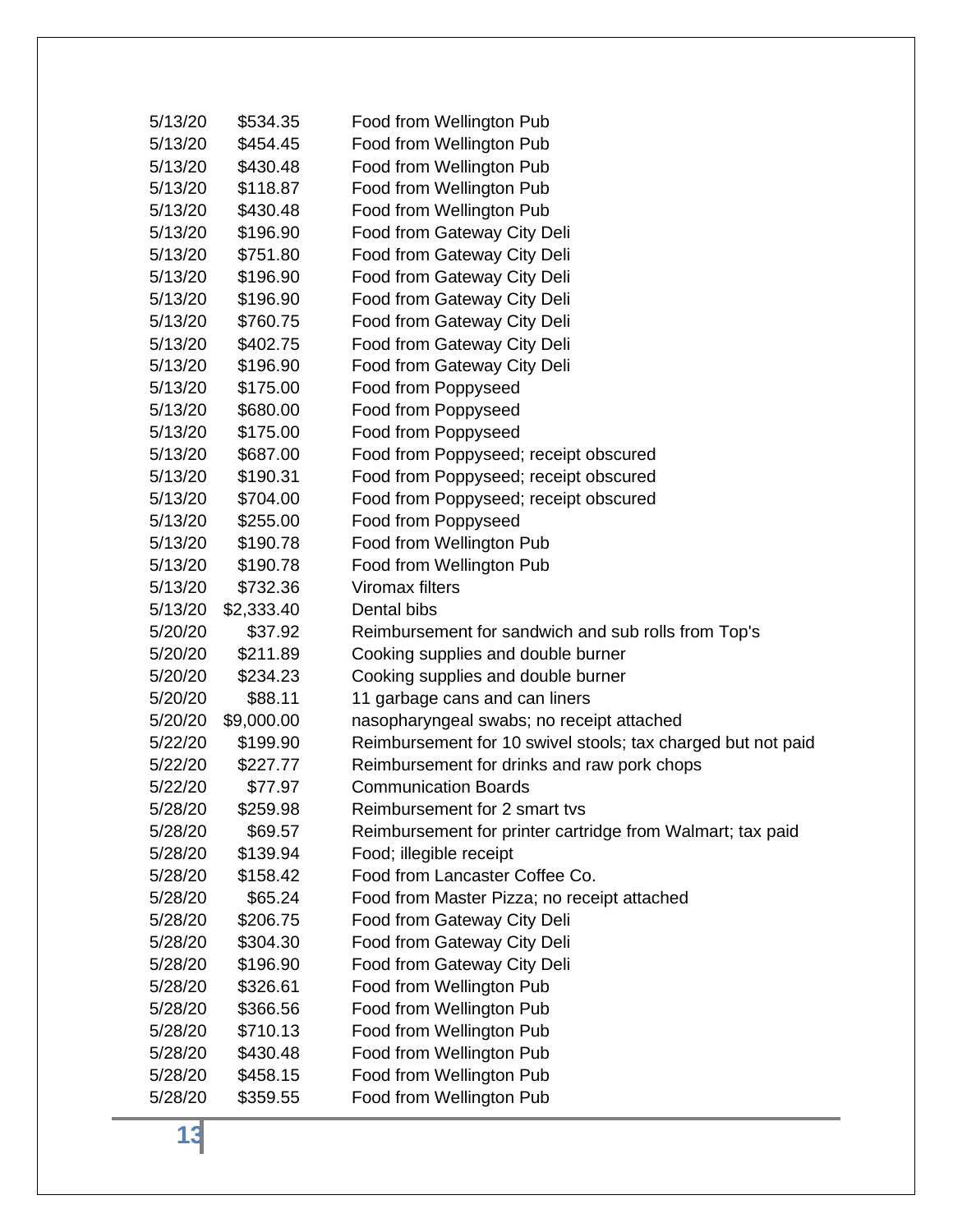| 5/28/20 | \$366.56   | Food from Wellington Pub                             |
|---------|------------|------------------------------------------------------|
| 5/28/20 | \$670.18   | Food from Wellington Pub                             |
| 5/28/20 | \$180.00   | Food from the Howling Rooster                        |
| 5/28/20 | \$778.65   | Food from Gateway City Deli                          |
| 5/28/20 | \$1,243.20 | Patient belonging bags                               |
| 5/29/20 | \$454.45   | Food from Wellington Pub                             |
| 5/29/20 | \$342.59   | Food from Wellington Pub                             |
| 5/29/20 | \$326.61   | Food from Wellington Pub                             |
| 5/29/20 | \$829.98   | Food from Wellington Pub                             |
| 5/29/20 | \$78.92    | Food from Wellington Pub                             |
| 5/29/20 | \$654.20   | Food from Wellington Pub                             |
| 5/29/20 | \$62.94    | Food from Wellington Pub                             |
| 5/29/20 | \$428.54   | Food from Wellington Pub                             |
| 5/29/20 | \$122.88   | Food from Wellington Pub; illegible receipt          |
| 5/29/20 | \$196.90   | Food from Gateway City Deli                          |
| 5/29/20 | \$136.15   | Food from Lancaster Coffee Co.                       |
| 5/29/20 | \$121.17   | Food from Tim & Bonnies; illegible receipt           |
| 5/29/20 | \$285.00   | Food from the Grateful Grind                         |
| 6/4/20  | \$1,999.75 | 25 non-touch thermometers; no receipt attached       |
| 6/4/20  | \$1,047.50 | 7 inch tubes for blood draws                         |
| 6/12/20 | \$152.68   | thermometer sheaths                                  |
| 6/18/20 | \$374.55   | Food from Wellington Pub                             |
| 6/18/20 | \$366.56   | Food from Wellington Pub                             |
| 6/18/20 | \$326.61   | Food from Wellington Pub                             |
| 6/18/20 | \$86.91    | Food from Wellington Pub                             |
| 6/18/20 | \$195.00   | Food from the Grateful Grind                         |
| 6/18/20 | \$760.75   | Food from Gateway City Deli                          |
| 6/18/20 | \$295.35   | Food from Gateway City Deli                          |
| 6/18/20 | \$177.21   | Food from Gateway City Deli                          |
| 6/18/20 | \$176.60   | Food; illegible receipt                              |
| 6/18/20 | \$136.46   | Food from Main Street Pizza & Café                   |
| 6/18/20 | \$168.00   | Food from the Grateful Grind                         |
| 6/18/20 | \$196.90   | Food from Gateway City Deli                          |
| 6/18/20 | \$157.52   | Food from Gateway City Deli                          |
| 6/18/20 | \$285.00   | Food from the Grateful Grind                         |
| 6/18/20 | \$1,447.00 | Food from the Howling Rooster                        |
| 6/18/20 | \$168.00   | Food from the Grateful Grind                         |
| 6/18/20 | \$196.90   | Food from Gateway City Deli                          |
| 6/18/20 | \$89.50    | Food from Gateway City Deli                          |
| 6/18/20 | \$322.20   | Food from Gateway City Deli                          |
| 6/18/20 | \$7,500.00 | nasopharyngeal swabs; receipt is for \$7507.58       |
| 6/18/20 | \$21.77    | nasopharyngeal swabs; receipt is for \$7507.59       |
| 6/25/20 | \$1,319.80 | <b>Flambeau EMS cases</b>                            |
| 7/3/20  | \$177.00   | Food from various food vendors; no receipts attached |
| 7/3/20  | \$106.95   | Food from various food vendors; no receipts attached |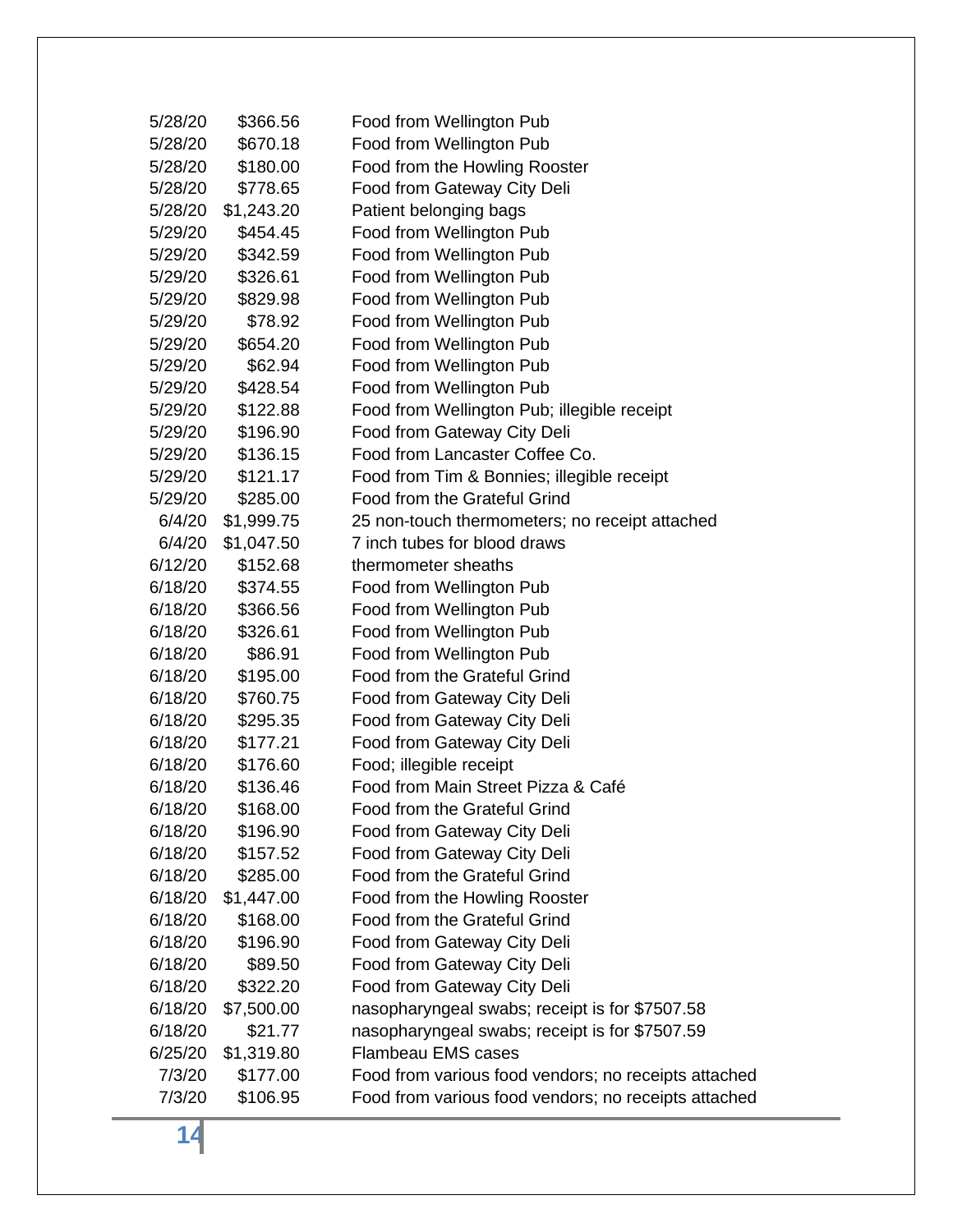| 7/3/20  | \$196.90   | Food from various food vendors; no receipts attached                        |
|---------|------------|-----------------------------------------------------------------------------|
| 7/3/20  | \$98.38    | Food from various food vendors; no receipts attached                        |
| 7/3/20  | \$127.90   | Food from various food vendors; no receipts attached                        |
| 7/3/20  | \$1,533.00 | Food from various food vendors; no receipts attached                        |
| 7/3/20  | \$86.20    | Food from various food vendors; no receipts attached                        |
| 7/10/20 | \$598.02   | Reimbursement to nurse for supplies; no receipts attached                   |
| 7/17/20 | \$168.00   | Food from various food vendors; no receipts attached                        |
| 7/17/20 | \$71.76    | Food from various food vendors; no receipts attached                        |
| 7/17/20 | \$177.21   | Food from various food vendors; no receipts attached                        |
| 7/17/20 | \$127.13   | Food from various food vendors; no receipts attached                        |
| 7/17/20 | \$87.90    | Food from various food vendors; no receipts attached                        |
| 7/24/20 | \$167.83   | Food from various food vendors; no receipts attached                        |
| 7/24/20 | \$494.50   | Food from various food vendors; no receipts attached                        |
| 7/24/20 | \$266.72   | Food from various food vendors; no receipts attached                        |
| 7/24/20 | \$167.83   | Food from various food vendors; no receipts attached                        |
| 7/24/20 | \$60.54    | Food from various food vendors; no receipts attached                        |
| 7/24/20 | \$184.00   | Food from various food vendors; no receipts attached                        |
| 7/24/20 | \$153.00   | Food from various food vendors; no receipts attached                        |
| 7/24/20 | \$132.00   | Food from various food vendors; no receipts attached                        |
| 7/24/20 | \$230.76   | Food from various food vendors; no receipts attached                        |
| 7/24/20 | \$86.92    | Food from various food vendors; no receipts attached                        |
| 7/24/20 | \$158.84   | Food from various food vendors; no receipts attached                        |
| 7/24/20 | \$230.76   | Food from various food vendors; no receipts attached                        |
| 7/24/20 | \$158.84   | Food from various food vendors; no receipts attached                        |
| 7/24/20 | \$140.86   | Food from various food vendors; no receipts attached                        |
| 7/24/20 | \$117.32   | Food from various food vendors; no receipts attached                        |
| 7/24/20 | \$136.00   | Food from various food vendors; no receipts attached                        |
| 7/24/20 | \$371.17   | tube solution tests; no receipt attached                                    |
| 7/24/20 | \$44.17    | 6 plastic containers with lids from Walmart; no receipt attached            |
| 7/24/20 | \$7,508.43 | nasopharyngeal swabs                                                        |
| 7/24/20 | \$68.96    | Reimbursement for hose from Ace Hardware                                    |
| 7/24/20 | \$82.50    | Reimbursement for hose from Restaurant Depot                                |
| 7/24/20 | \$1,101.97 | Eye wash station, first aid cabinets, garbage cans; no receipts<br>attached |
| 7/31/20 | \$168.00   | Food from various food vendors; no receipts attached                        |
| 7/31/20 | \$168.00   | Food from various food vendors; no receipts attached                        |
| 7/31/20 | \$153.00   | Food from various food vendors; no receipts attached                        |
| 7/31/20 | \$338.64   | Food from various food vendors; no receipts attached                        |
| 7/31/20 | \$176.82   | Food from various food vendors; no receipts attached                        |
| 7/31/20 | \$464.50   | Food from various food vendors; no receipts attached                        |
| 7/31/20 | \$176.82   | Food from various food vendors; no receipts attached                        |
| 7/31/20 | \$554.40   | Food from various food vendors; no receipts attached                        |
| 8/14/20 | \$590.36   | Food from various food vendors; no receipts attached                        |
| 8/14/20 | \$590.36   | Food from various food vendors; no receipts attached                        |
| 8/14/20 | \$608.34   | Food from various food vendors; no receipts attached                        |
|         |            |                                                                             |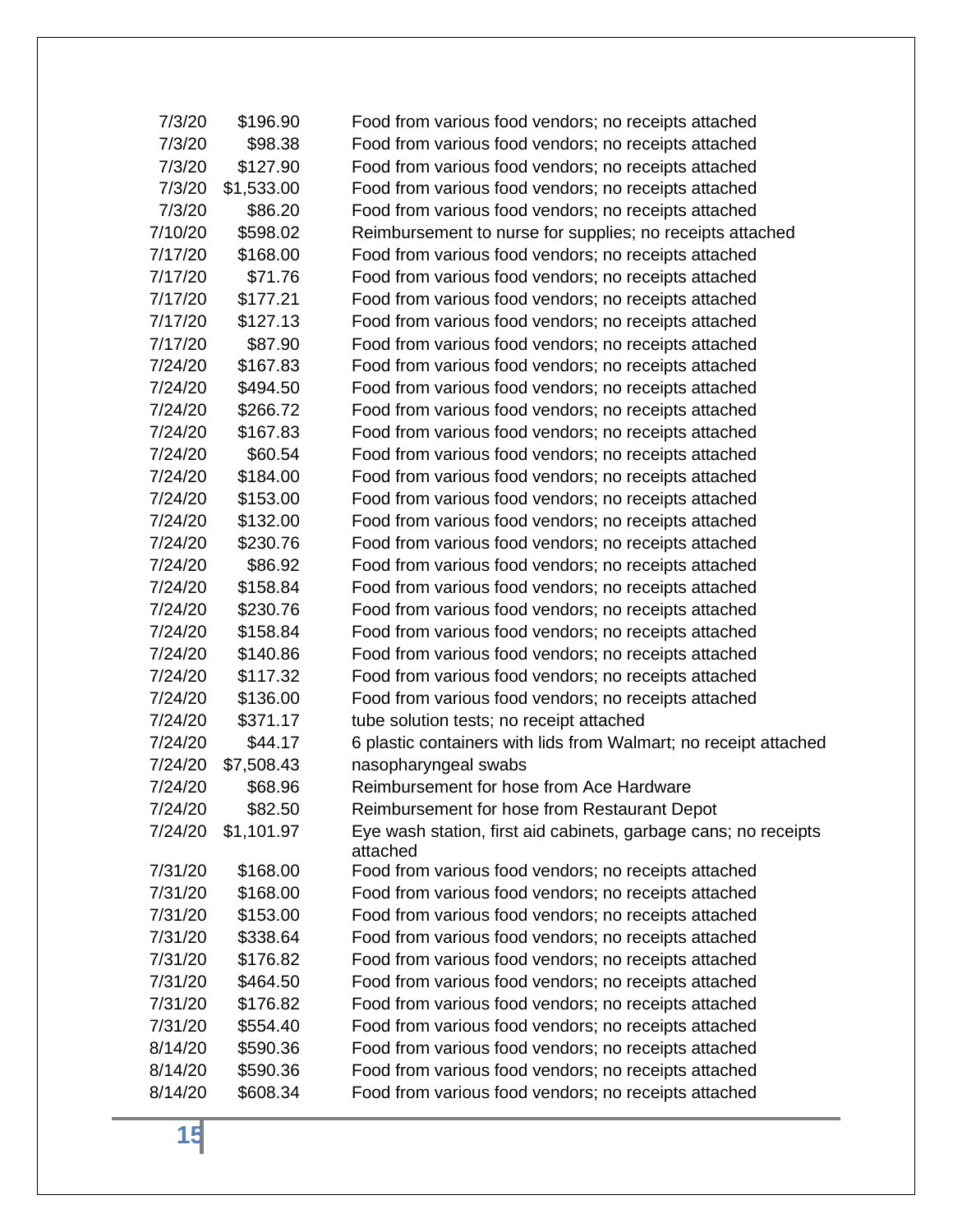| 8/14/20 | \$608.34   | Food from various food vendors; no receipts attached                                   |
|---------|------------|----------------------------------------------------------------------------------------|
| 8/14/20 | \$208.00   | Food from various food vendors; no receipts attached                                   |
| 8/14/20 | \$203.00   | Food from various food vendors; no receipts attached                                   |
| 8/14/20 | \$159.74   | Reimbursement for gallon bags and warehouse supplies; no<br>receipt attached           |
| 8/28/20 | \$289.99   | Freezer chest for testing site specimens; no receipts attached                         |
| 9/2/20  | \$65.89    | Food from Buffalo Halal and Kebab; no receipts attached                                |
| 9/2/20  | \$125.86   | Food from Buffalo Halal and Kebab; no receipts attached                                |
| 9/2/20  | \$139.86   | Food from Buffalo Halal and Kebab; no receipts attached                                |
| 9/2/20  | \$118.86   | Food from Buffalo Halal and Kebab; no receipts attached                                |
| 9/2/20  | \$100.86   | Food from Buffalo Halal and Kebab; no receipts attached                                |
| 9/2/20  | \$98.88    | Food from Buffalo Halal and Kebab; no receipts attached                                |
| 9/2/20  | \$518.44   | Food from Wellington Pub; no receipts attached                                         |
| 9/2/20  | \$518.44   | Food from Wellington Pub; no receipts attached                                         |
| 9/2/20  | \$470.00   | Forklift attachments from Amazon; no receipt attached                                  |
| 9/4/20  | \$319.95   | Toner cartridges from Best Buy for warehouse; no receipt<br>attached                   |
| 9/4/20  | \$695.79   | Reimbursement to nurse for supplies; no receipts attached                              |
| 9/4/20  | \$465.14   | Material for senior mask making project from Amazon; no<br>receipt attached            |
| 9/11/20 | \$134.86   | Food from various food vendors; no receipts attached                                   |
| 9/11/20 | \$177.21   | Food from various food vendors; no receipts attached                                   |
| 9/11/20 | \$141.00   | Food from various food vendors; no receipts attached                                   |
| 9/11/20 | \$246.13   | Food from various food vendors; no receipts attached                                   |
| 9/11/20 | \$120.68   | Food from various food vendors; no receipts attached                                   |
| 9/11/20 | \$118.86   | Food from various food vendors; no receipts attached                                   |
| 9/11/20 | \$120.86   | Food from various food vendors; no receipts attached                                   |
| 9/11/20 | \$100.86   | Food from various food vendors; no receipts attached                                   |
| 9/11/20 | \$69.93    | Food from various food vendors; no receipts attached                                   |
| 9/11/20 | \$139.86   | Food from various food vendors; no receipts attached                                   |
| 9/11/20 | \$410.56   | Food from various food vendors; no receipts attached                                   |
| 9/11/20 | \$410.56   | Food from various food vendors; no receipts attached                                   |
| 9/11/20 | \$123.00   | Food from various food vendors; no receipts attached                                   |
| 9/11/20 | \$141.00   | Food from various food vendors; no receipts attached                                   |
| 9/11/20 | \$1,100.00 | Elevator button covers and other supplies from<br>Nanoseptic.com; no receipts attached |
| 9/11/20 | \$168.75   | Elevator button covers and other supplies from<br>Nanoseptic.com; no receipts attached |
| 9/11/20 | \$329.70   | Elevator button covers and other supplies from<br>Nanoseptic.com; no receipts attached |
| 9/11/20 | \$2,297.70 | Elevator button covers and other supplies from<br>Nanoseptic.com; no receipts attached |
| 9/28/20 | 113.69     | Frozen chicken filets, ziploc bags and drinks for warehouse                            |
| 9/28/20 | 409.95     | Ice maker from Costway.com for transporting samples; no<br>receipt                     |
| 10/2/20 | 1,181.85   | Floor cleaner; no receipt; additional \$174.95 referenced                              |